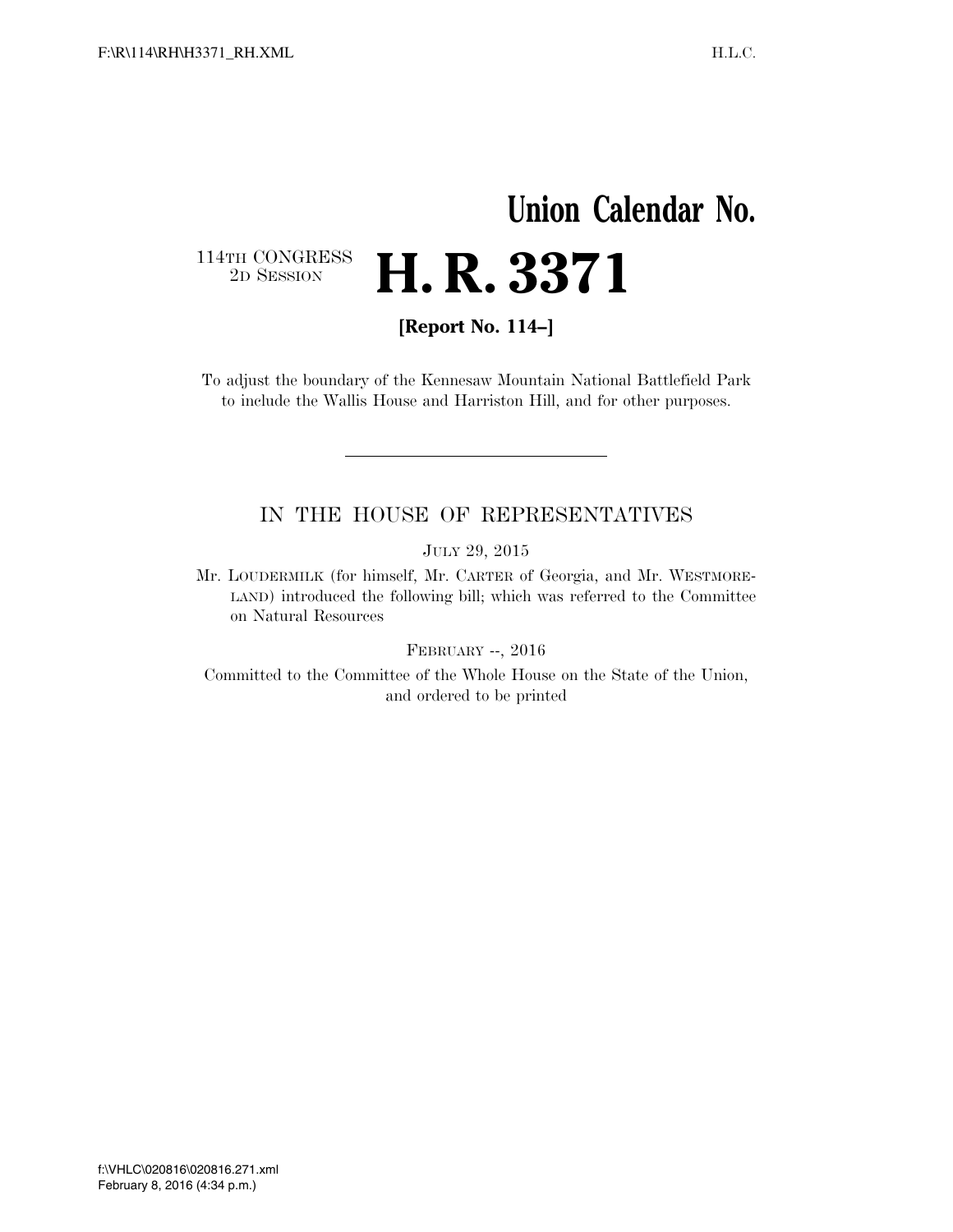# **A BILL**

To adjust the boundary of the Kennesaw Mountain National Battlefield Park to include the Wallis House and Harriston Hill, and for other purposes.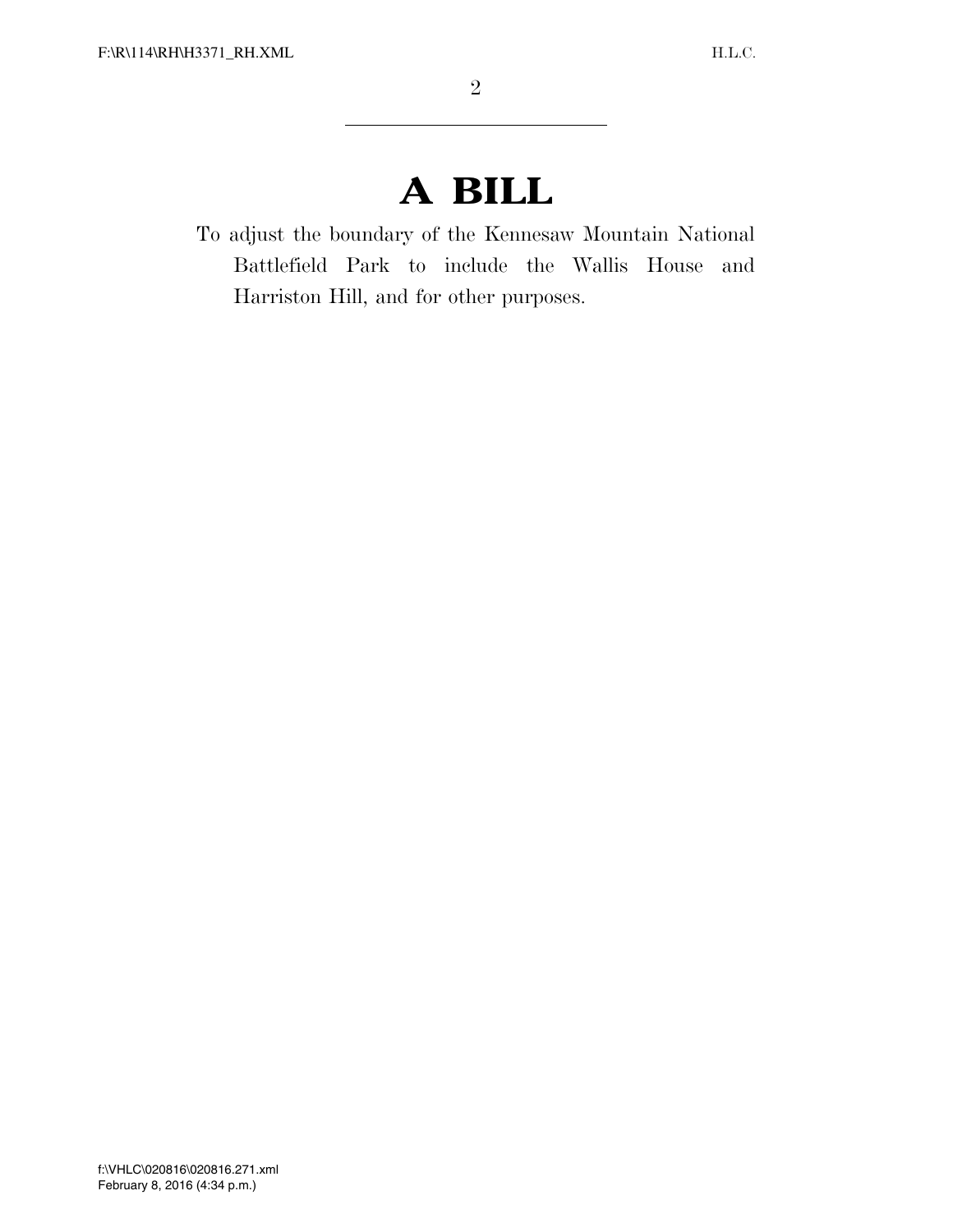*Be it enacted by the Senate and House of Representa- tives of the United States of America in Congress assembled,*  **SECTION 1. SHORT TITLE.** 

 This Act may be cited as the ''Kennesaw Mountain National Battlefield Park Boundary Adjustment Act of 6 ".

#### **SEC. 2. FINDINGS.**

The Congress finds the following:

 (1) Kennesaw Mountain National Battlefield Park was authorized as a unit of the National Park System on June 26, 1935. Prior to 1935, parts of the park had been acquired and protected by Civil War veterans and the War Department.

 (2) Kennesaw Mountain National Battlefield Park protects Kennesaw Mountain and Kolb's Farm, which are battle sites along the route of Gen-eral Sherman's 1864 campaign to take Atlanta.

 (3) Most of the park protects Confederate posi- tions and strategy. The Wallis House is one of the few original structures remaining from the Battle of Kennesaw Mountain associated with Union positions and strategy.

 (4) The Wallis House is strategically located next to a Union signal station at Harriston Hill.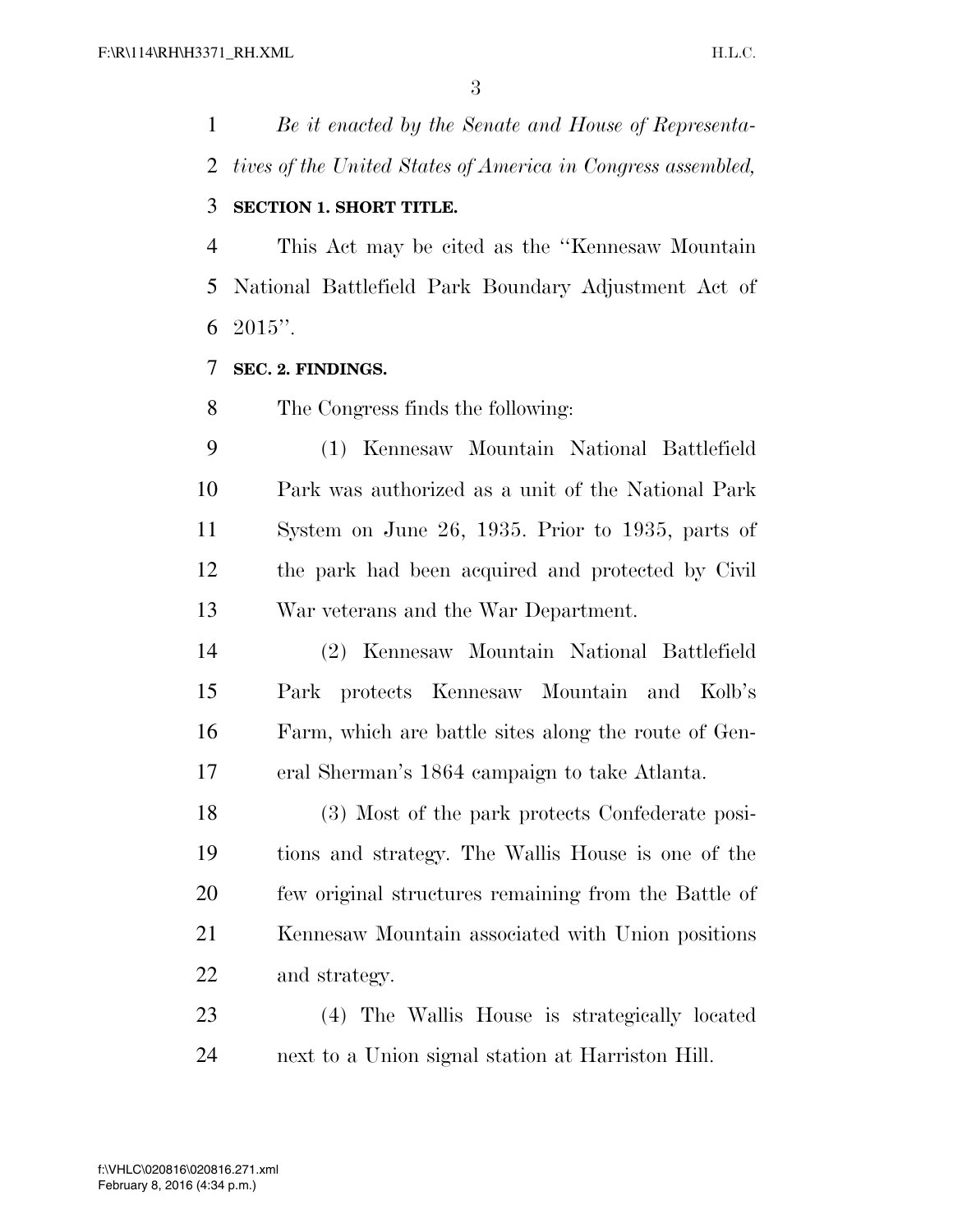### **SEC. 3. BOUNDARY ADJUSTMENT; LAND ACQUISITION; AD-MINISTRATION.**

 (a) BOUNDARY ADJUSTMENT.—The boundary of the Kennesaw Mountain National Battlefield Park is modified to include the approximately 8 acres identified as ''Wallis House and Harriston Hill'', and generally depicted on the map titled ''Kennesaw Mountain National Battlefield Park, Proposed Boundary Adjustment'', numbered 325/ 80,020, and dated February 2010.

 (b) MAP.—The map referred to in subsection (a) shall be on file and available for inspection in the appro-priate offices of the National Park Service.

 (c) LAND ACQUISITION.—The Secretary of the Inte- rior is authorized to acquire, from willing owners only, land or interests in land described in subsection (a) by donation or exchange.

 (d) ADMINISTRATION OF ACQUIRED LANDS.—The Secretary of the Interior shall administer land and inter- ests in land acquired under this section as part of the Ken- nesaw Mountain National Battlefield Park in accordance with applicable laws and regulations.

 (e) WRITTEN CONSENT OF OWNER.—No non-Fed- eral property may be included in the Kennesaw Mountain National Battlefield Park without the written consent of the owner. This provision shall apply only to those por-tions of the Park added under subsection (a).

February 8, 2016 (4:34 p.m.) f:\VHLC\020816\020816.271.xml